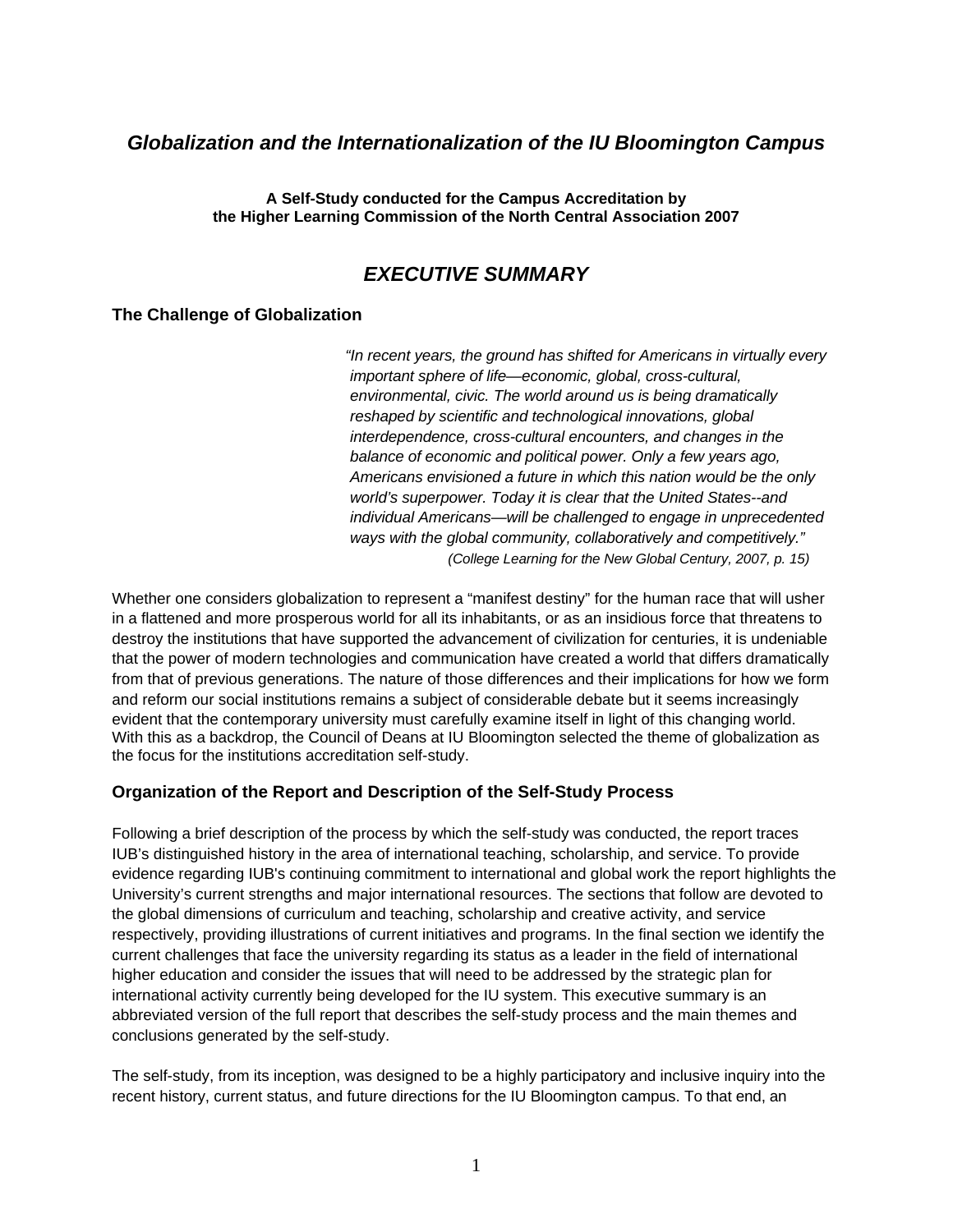advisory board of campus leaders was established to offer broad guidance on the overall direction of IUB's accreditation efforts. In addition, much of the documentation for the self-study was prepared by six research groups comprised of IU faculty, staff, and students that focused on the following categories:

- Undergraduate experiences
- Research, scholarship and creative activity
- Curriculum and teaching
- Preparation of graduate students
- Area and language studies
- Information technology

These committees were charged with addressing the following key issues and topics:

- 1. The extent to which globalization links our expectations for research, teaching, and service within the various academic units on campus,
- 2. How globalization bridges the academic structures of our campus, crossing traditional disciplinary boundaries, and helps new, interdisciplinary research and creative activity develop and flourish,
- 3. Whether undergraduate overseas experiences enhance students' knowledge of global dynamics and improve their capacity to work effectively in our increasingly complex world,
- 4. The extent to which our doctoral and professional programs emphasize international field experience as a critical part of research and professional development,
- 5. Whether our information technology infrastructure meets the emerging needs of our research and teaching enterprise in our shrinking planet,
- 6. How we, as a public research university, should respond to the institutional challenges of globalization as we compete for students, faculty, and resources in difficult economic times.

The self-study drew upon the following data sources in addressing the issues outlined above as well as others that emerged throughout the self-study process:

| Graduate and Undergraduate Student Surveys | Questionnaire survey of graduate and undergraduate<br>students was designed and implemented by the Dean of<br>Faculties staff with assistance from the IUB Center for<br>Evaluation and Education Policy. The Web-based<br>survey solicited responses from 36,177 students; 1,000<br>graduate and 1,973 undergraduate students completed<br>the survey.                        |
|--------------------------------------------|--------------------------------------------------------------------------------------------------------------------------------------------------------------------------------------------------------------------------------------------------------------------------------------------------------------------------------------------------------------------------------|
| Deans' Survey                              | A questionnaire completed by each academic unit (each<br>department in the College of Arts and Sciences) to<br>survey the breadth and scope of international activity,<br>inclusion of international content in the curriculum,<br>opportunities for international experiences for students,<br>the quality of the educational experience at IUB for<br>international students |
| <b>Case Studies</b>                        | In depth, descriptive studies of unique and exemplary<br>international activities on the IUB campus                                                                                                                                                                                                                                                                            |
| <b>Overseas Study Reports</b>              | Yearly reports on study abroad programs completed by<br><b>IUB</b> students                                                                                                                                                                                                                                                                                                    |
| Area Studies Center Documents              | Applications for Title VI funding renewal; yearly reports;<br>Area Studies Center websites                                                                                                                                                                                                                                                                                     |
| Office of International Programs Documents | 2006-07 Fact Book; OIP website                                                                                                                                                                                                                                                                                                                                                 |
| 1997 IUB Accreditation Report              | Report to Higher Learning Commission for IUB's last<br>accreditation                                                                                                                                                                                                                                                                                                           |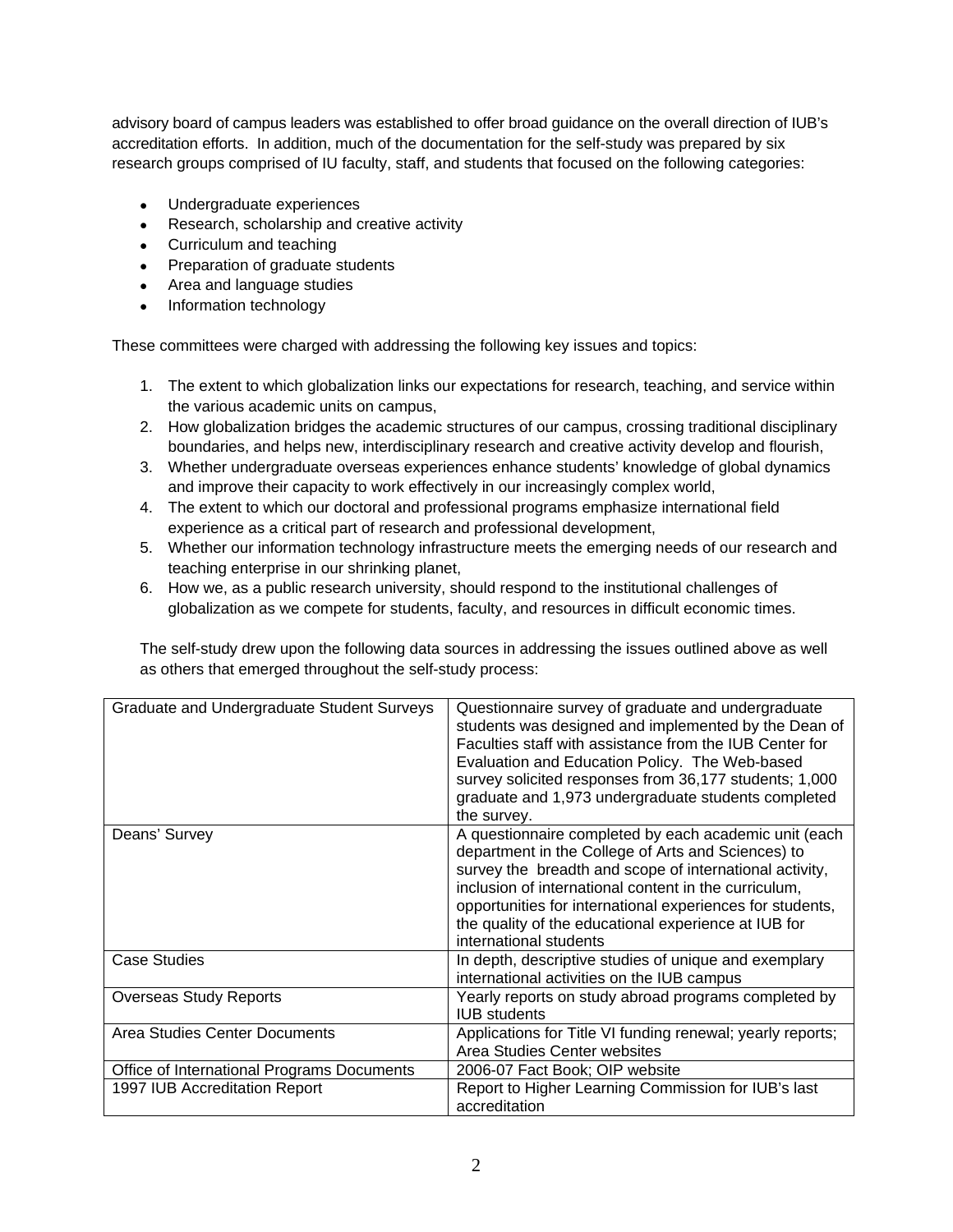| Follow-up Interviews              | Conversations with key individuals to gather further<br>information regarding issues and questions raised in the<br>research group reports |
|-----------------------------------|--------------------------------------------------------------------------------------------------------------------------------------------|
| <b>Research Committee Reports</b> | Reports prepared and submitted by the six research<br>groups detailing results of their inquiry                                            |

### **Major Resources for Internationalization at IUB**

The self-study provides details on the following important campus resources that contribute to sustaining the international character of IUB and the global reach of its programs:

- The Office of International Programs
- Area Studies and National Resource Centers
- Title VI Centers and National Resource Centers
- Foreign Language Programs
- The Kinsey Institute
- IUB Libraries
- Museums
- Indiana University Press
- Student Organizations

### **The Global Dimensions of Curriculum and Teaching**

The self-study data confirm that many schools and departments are deeply engaged with the intellectual challenges of internationalization and globalization and have reformulated curricula and hired new faculty to support the imperatives of each. And yet, on a campus of nearly 30,000 undergraduates and more than 8,000 graduate students, the question of how to provide meaningful internationally and globally focused education to the largest number of students is a compelling one for campus leaders. Among the current initiatives in curriculum and teaching highlighted in the self-study report that build upon IUB's longstanding commitment to internationalizing the curriculum are:

- The new undergraduate general education international study requirement
- The academic programs sponsored by the Center for the Study of Global Change including a Ph.D. minor in Global Studies, and an undergraduate program in International Studies
- The "Understanding the Two-Thirds World" project
- Numerous funding sources for developing international curriculum content

### **The Global Dimensions of Research and Creative Activity**

IUB has a significant history of international research and creative activity, and it has invested extensively in information networks and technologies. Taken together, these two factors have positioned the campus to establish and lead research communities that are increasingly international and transnational in nature. In every school on campus, IUB faculty members are engaged in a remarkable array of research projects that span the globe. These projects range from traditional activities—such as jointly authoring papers, attending conferences, and traveling to field sites around the world—to futuristic collaborations that take place in networked virtual environments. Some examples of these from the report are:

- The Center for the Study of Institutions, Population, and Environmental Change (CIPEC), an interdisciplinary center that explores the causes, processes, and outcomes associated with changes in forest conditions
- The Center for International Business, Education and Research (CIBER) in the Kelley School of Business which maintains a strong core of faculty and doctoral students whose research interests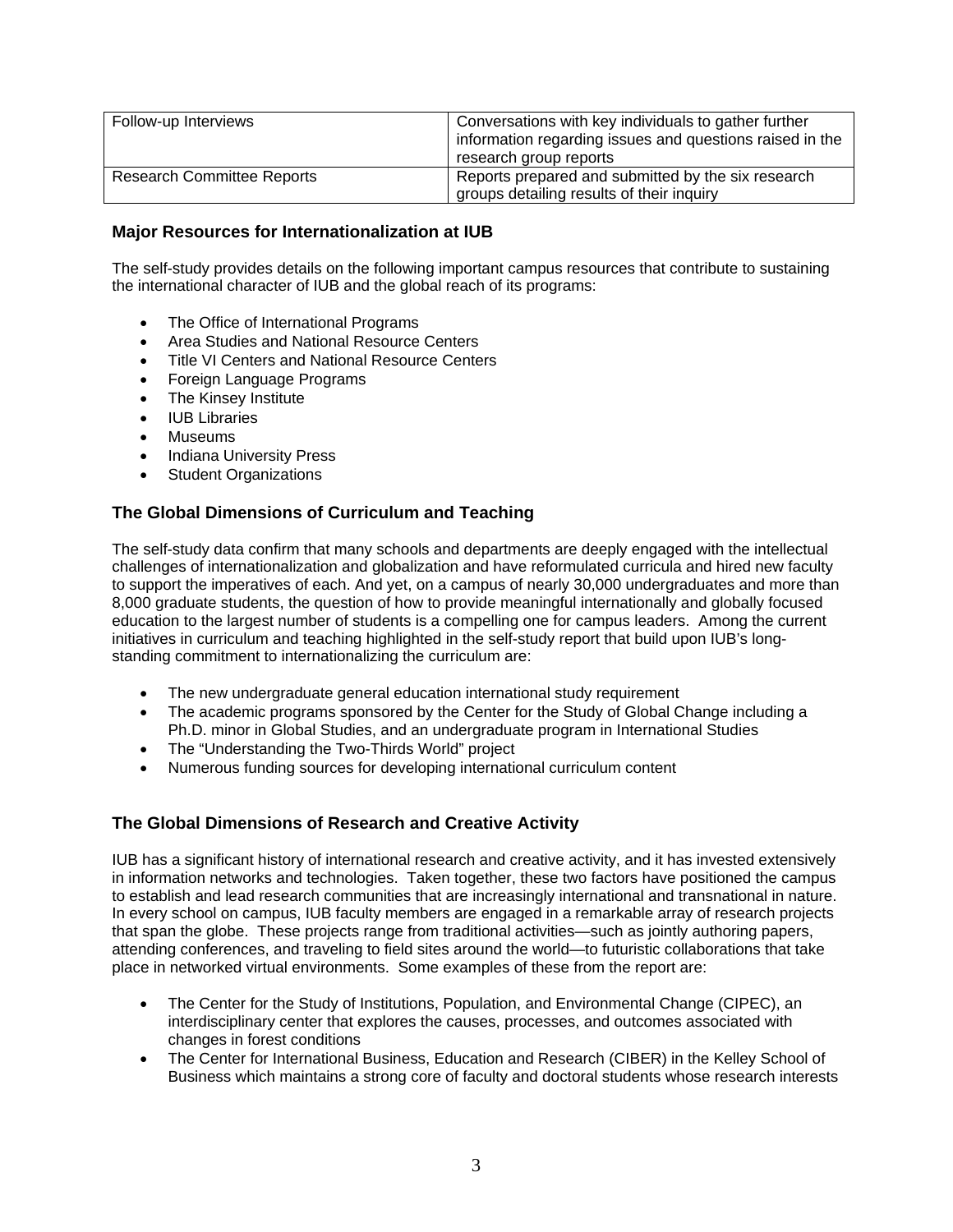focus on regional economic integration, a phenomenon of significant importance to international business.

- The School of Public and Environmental Affairs, Global Initiatives, a collaborative faculty community promoting positive global change through applied research, teaching, and public service in three broad categories: Democratization and Civic Engagement, Economic Development and Public Finance, and International Environmental and Natural Resource Management.
- The Center for Genomics and Bioinformatics (CGB), a multidisciplinary research center that carries out independent research in genomics and bioinformatics, collaborates with and assists on projects developed by IUB faculty, and promotes interdepartmental and interdisciplinary interactions to enhance genomics and bioinformatics at IUB. The CGB supports the Daphnia Genomics Consortium (DGC), an international network of investigators committed not merely to sequencing the genome of this freshwater crustacean, but also to creating a new model system for modern life sciences research

### **The Global Dimensions of IUB's Service Mission**

Universities have always served as sources of knowledge to sustain and advance the particular cultures in which they exist. But due to the increased rate at which information now is generated, the modern university must be particularly responsive to its social, economic, cultural, and political context. As a major public research university, IUB has a particular responsibility to connect its activities with the interests of the state, and its citizens with the world. The report outlines numerous projects being carried out at IUB within the following major categories: the environment, global health, economic development, terrorism and national security, education and literacy, and building democratic institutions.

#### **Conclusions and Implications of the Self-Study**

Through our data collection and the campus wide engagement in our self-study process, we conclude that there are three basic sets of issues that are of particular concern to the IUB campus, and should be addressed by the university-wide strategic plan for international activity being developed: (1) institutional policies; (2) curriculum and teaching; (3) recruitment and retention.

#### **Institutional Policies**

Because of the eclectic and multifaceted nature of our current international strengths, enacting this plan will require a set of new policies to coordinate and support the wide array of activities that are implied by this ambitious set of refocused campus priorities. These policies will need to be carefully crafted and fully endorsed by the faculty and staff who will, in large measure, be responsible for its success.

*Examining administrative structures.* While our current model has been highly effective, by any measure, there may be ways we can improve our administrative support to align our activities with emerging needs. Issues of program coordination and administrative structure are currently being debated and will no doubt stimulate major discussions as the international strategic plan takes shape.

*Establishing criteria for institutional partnerships, collaborative scholarship, and international service.*  Unique opportunities for institutional cooperation in scholarship and education now are emerging in the global arena. There is little question that international and transnational collaborations and the building of global knowledge bases are critical components of IUB's future as a global research institution.

On a finer scale, our self study revealed that we currently have no systematic way to follow and facilitate the numerous independent projects of individual faculty that rely on international study sites or resources. Such research efforts are well known within their home departments. But if they are not part of a research center or collaborative in nature, we may be missing opportunities to connect faculty with colleagues across campus with overlapping interests.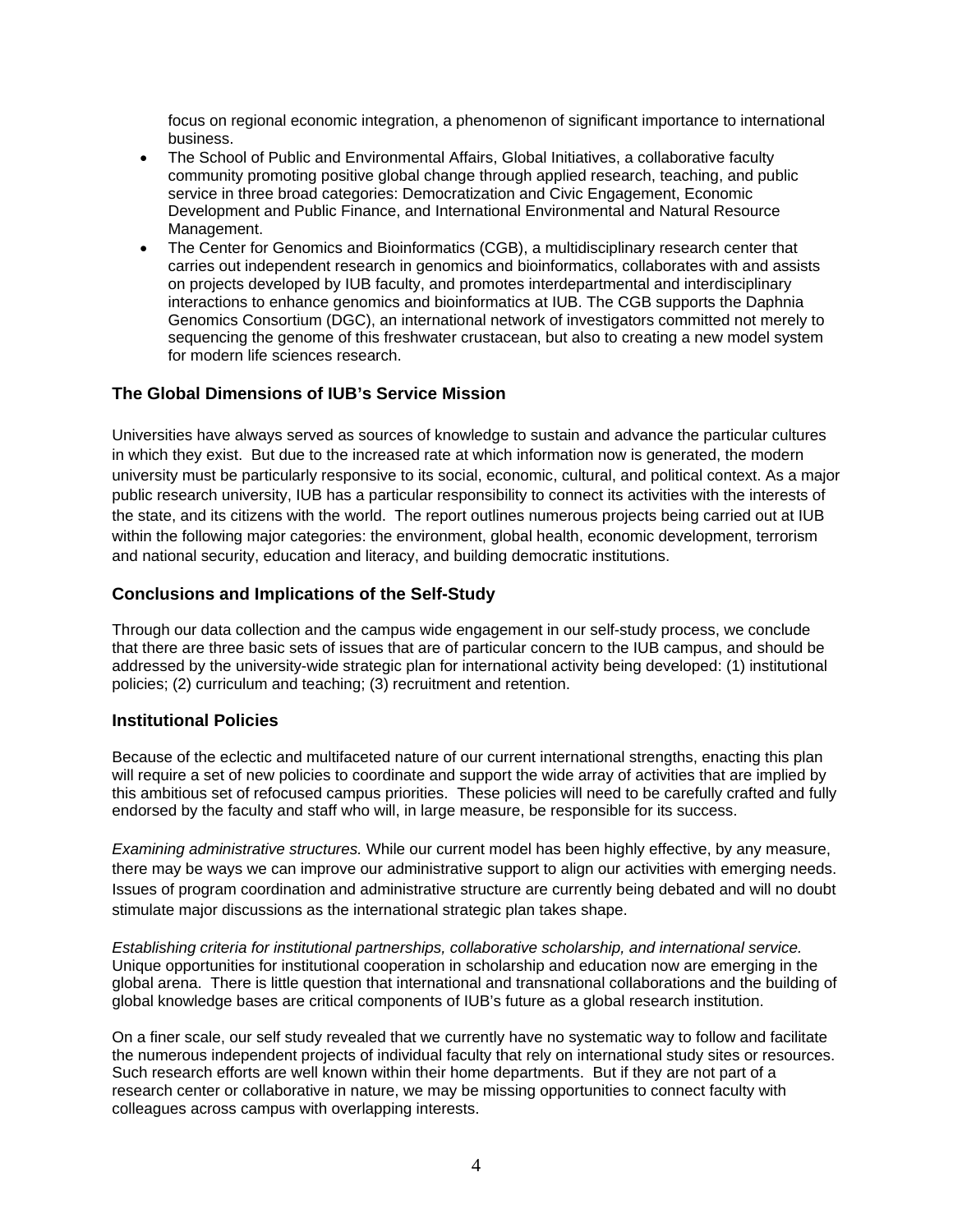IU Bloomington also must continue to grapple with the tension between the moral obligations of a public university to provide quality teaching, research, and service to its students and community and the push to become an institution that promotes economic growth. How can the university identify the most critical problems, work collaboratively within and outside the campus, provide needed assistance and insure sustainability of efforts, and at the same time maintain its core values as a public university with a responsibility to the welfare of the citizens of Indiana?

*Setting Geographic Priorities.* Related to the question of partnerships is the issue of the location of those partners. With its long-standing tradition of research and development work around the world, should IU Bloomington direct a significant proportion of its resources toward a particular world region or should it extend its efforts in into multiple geographic regions according to the interests and needs of faculty and students?

### **Curriculum and Teaching**

The self-study revealed the vast array of opportunities for IUB students to make global connections through their studies and the creativity and academic rigor that the faculty applies to creating those opportunities. There are, however, issues that need to be addressed as we continue to improve our efforts at making the curriculum responsive to the demands of increasing globalization.

*Teaching World Languages.* The self-study report affirms IU Bloomington's status as a major institution in the teaching of world languages. Language offerings attract many students to the campus and provide an important resource for scholars to study the world's linguistic diversity. The post-9/11 political climate has also raised the need for improving the teaching of "strategic languages" that can assist in maintaining U.S. national security. But what of languages that are not considered to be strategic but are nonetheless critical for understanding world cultures? How can the university avoid making decisions about which languages to teach based solely on current strategic interests at the expense of other priorities, such as the preservation of threatened indigenous cultures?

*Internationalizing the Curriculum.* As outlined in this report, changes to the undergraduate general education curriculum will increase students' exposure to the history and culture of people beyond the borders of the U.S. By setting this as a curricular priority, IU Bloomington is deepening its commitment to promoting international and cross-cultural understanding. But what will be the effect on students? Will additional course work that deals with global and international issues broaden their perspectives on current challenges facing the world? Will they become "global citizens"? Will they opt for other international educational activities and opportunities?

*Study Abroad.* One prominent aspect of an internationalized curriculum is the opportunity for students to engage in direct experience abroad. As the report shows, a dramatic increase in student involvement in such activities has occurred over the last decade and IU Bloomington ranks favorably with peer institutions regarding the proportion of students who take advantage of the wide array of international experiences available to them, from short-term study tours, to international research internships, to semester abroad programs. But how much of this type of activity can be reasonably expected from students? How many students studying abroad are enough? Should everyone go? If not, then who?

#### **Recruitment and Retention**

*Recruiting and retaining high quality international faculty.* Over the last decade, the Commitment to Excellence (CTE) initiative has provided an interesting model for how we might frame future initiatives to strengthen our faculty expertise with international and global issues in a way that best matches emerging